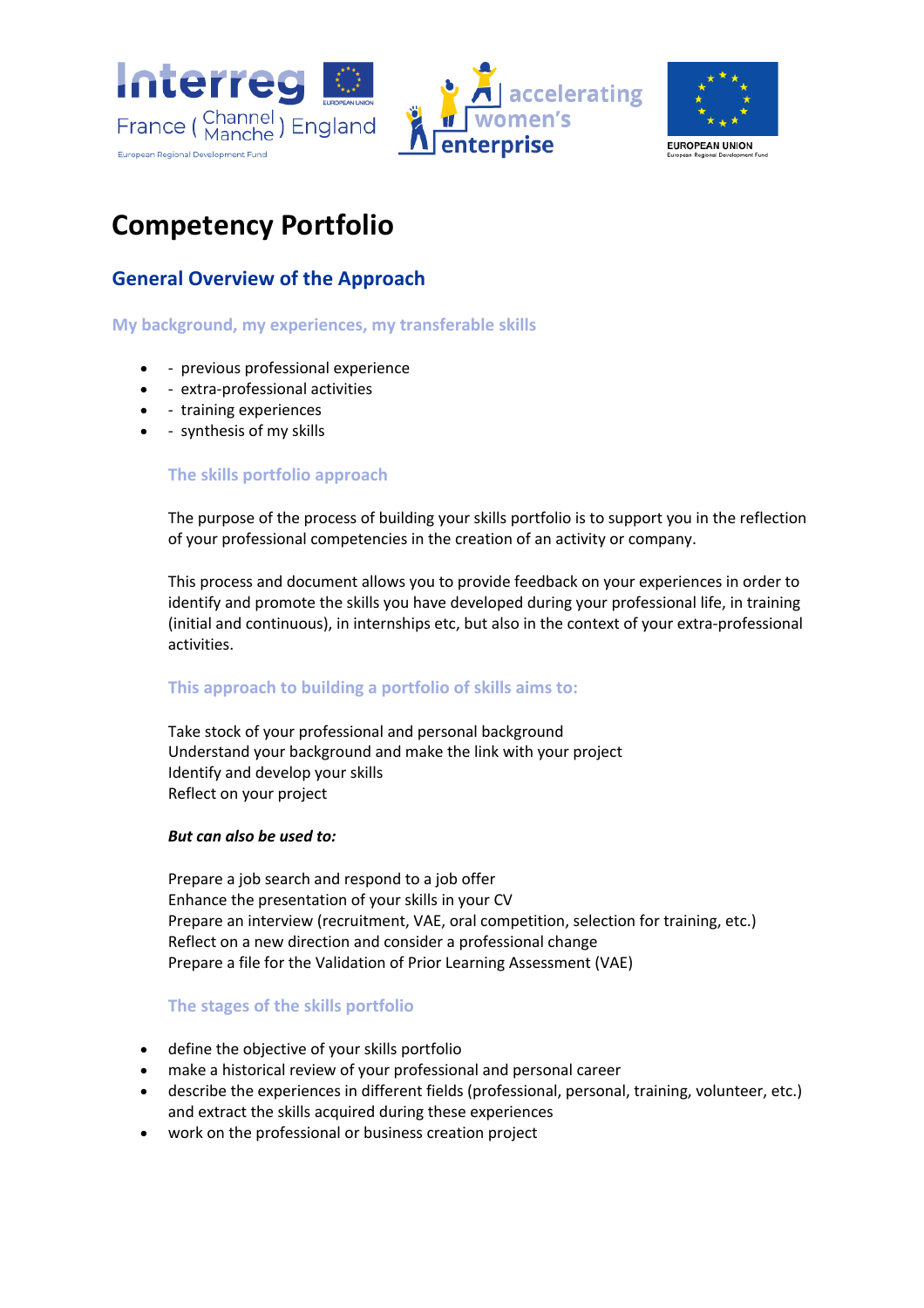





## **My experiences**

### **Analysis of professional activities**

### Past and current experiences

Title of the position and area of main professional experience :

Eg: Human Resources Manager, HR Services, Agri-food Plant

The activities carried out:

Eg: Personnel management / Recruitment of employees and trainees, etc...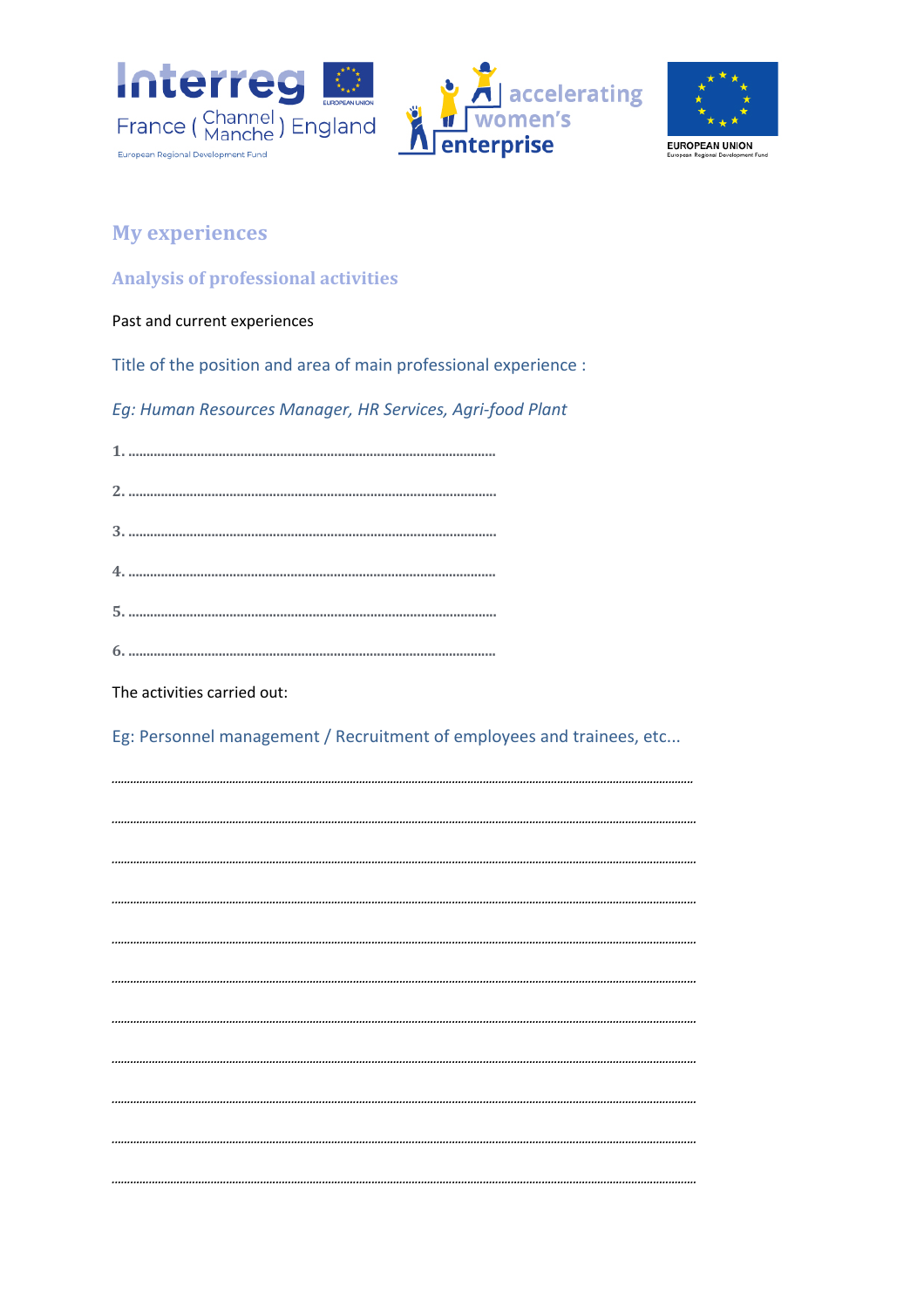



## The skills that can be transferred to my project/ start-up business

| Knowledge<br>Knowledge: "I know" | <b>Know-how</b><br>Skills: "I know how to do"  | Know how to be Qualities: "I<br>$am$ "     |
|----------------------------------|------------------------------------------------|--------------------------------------------|
| Eg: I know the Sage software     | Ex: I produce the pay slips of<br>20 employees | <b>Ex:</b> I am methodical and<br>rigorous |
|                                  |                                                |                                            |
|                                  |                                                |                                            |
|                                  |                                                |                                            |
|                                  |                                                |                                            |
|                                  |                                                |                                            |
|                                  |                                                |                                            |

### **Analysis of activities**

Non-professional activities

Title of the extra-professional activities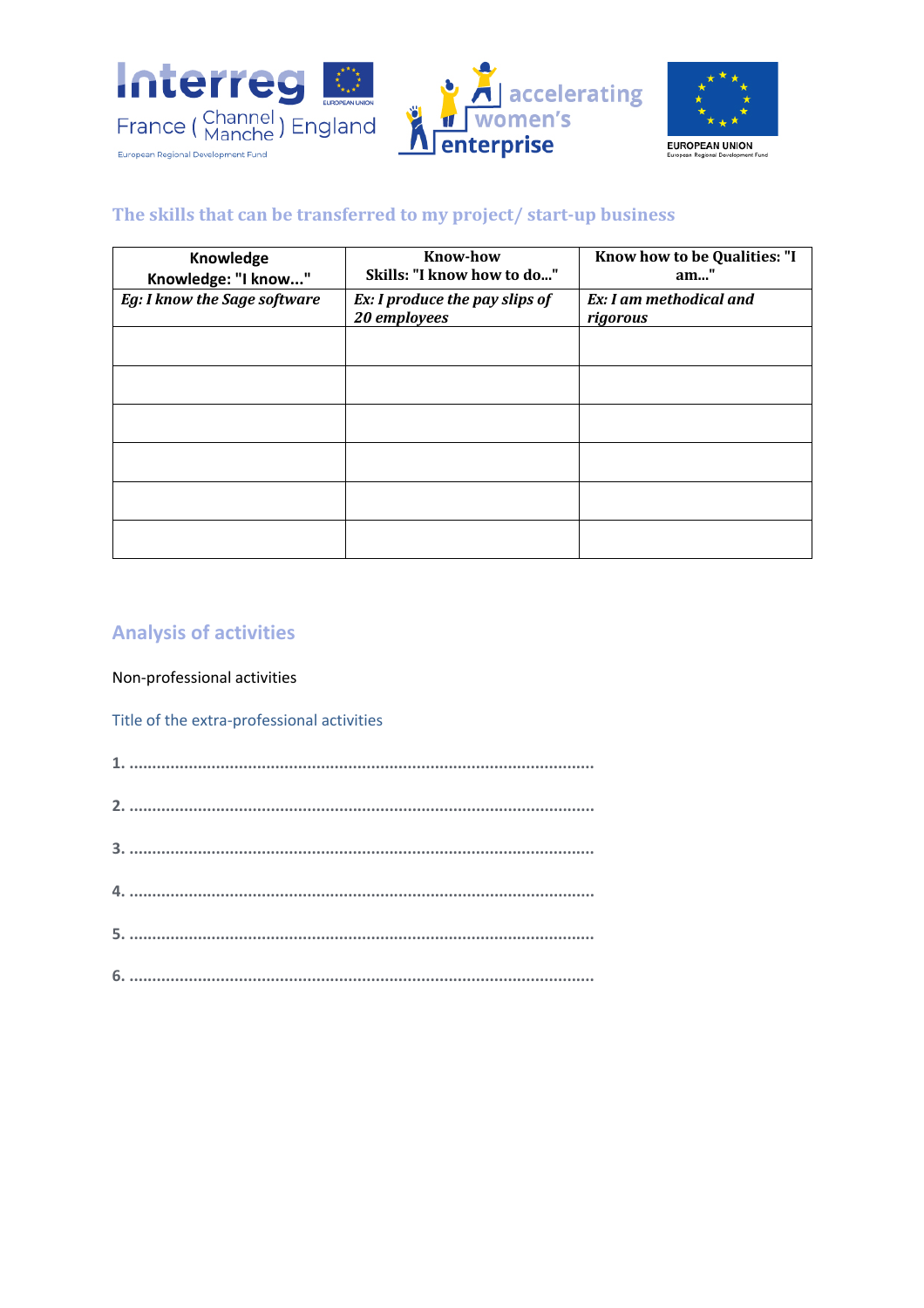





### The activities carried out: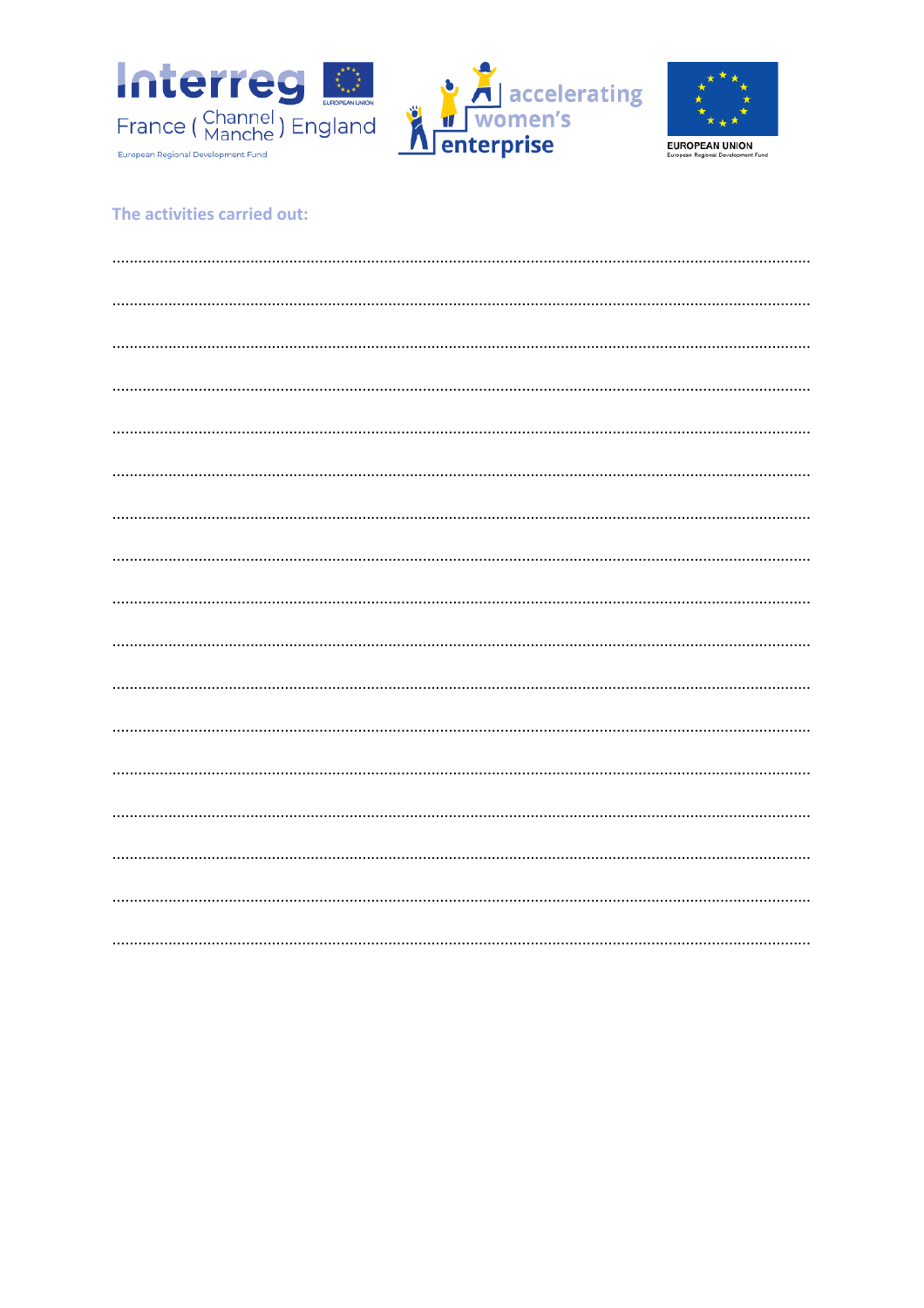





## **Transferable related skills**

| Knowledge<br>Knowledge: "I know" | Know-how<br>Skills: "I know how to" | Know how to be<br>Qualities: "I am" |
|----------------------------------|-------------------------------------|-------------------------------------|
|                                  |                                     |                                     |
|                                  |                                     |                                     |
|                                  |                                     |                                     |
|                                  |                                     |                                     |
|                                  |                                     |                                     |
|                                  |                                     |                                     |
|                                  |                                     |                                     |
|                                  |                                     |                                     |
|                                  |                                     |                                     |
|                                  |                                     |                                     |

## **Analysis of activities**

### My training experiences

Title of the training, organisation, date (as approximate) of the various initial and/or continuing training courses: Eg: Stress Management Training, ZEN Organization, 2015

## The main achievements and activities carried out: